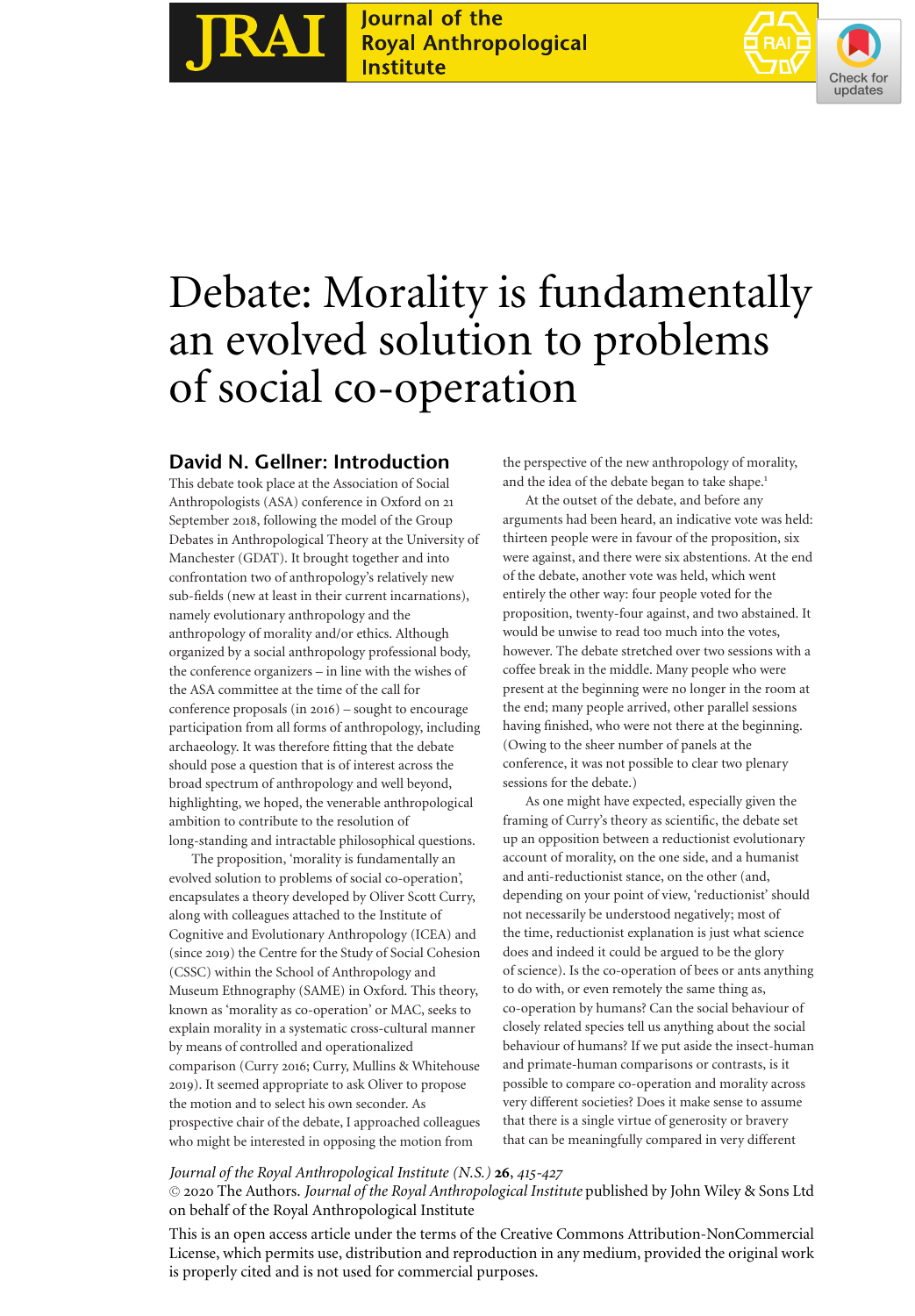contexts, or even between different generations? Or is comparison simply impossible? Can issues of scale be ignored for the sake of comparison? Do they fatally undermine any attempt to construct systematic comparable datasets, or can they comfortably be accounted for within a scientific theory? If morality is not about co-operation, then what is it about?

Ultimately, whether you find any plausibility in attempts to generalize across time and space, with all the necessary simplifications that requires, may depend on whether you are a natural lumper or a natural splitter. Splitters will always prefer to focus on the cultural and historical differences – which undoubtedly are always there.

# **Oliver Scott Curry: Proposing the motion**

What is morality? Where does it come from, how does it work, what is it for? Are there any universal moral values, or does morality vary radically from place to place? Scholars have debated these questions for millennia; now, thanks to science, we have the answers.

Converging lines of evidence – from game theory, ethology, psychology, and anthropology – suggest that morality is a collection of biological and cultural solutions to the problems of co-operation recurrent in human social life. For 50 million years, humans and their ancestors have lived in social groups (Shultz, Opie & Atkinson 2011). During this time, they have faced a range of different problems of co-operation, and they have evolved and invented a range of different solutions to them. Natural selection favoured adaptations for realizing the tremendous opportunities for mutually beneficial non-zero-sum interaction that social life affords. More recently, humans built on these beneficent biological foundations with cultural innovations – norms, rules, laws – that further boost co-operation. Together, these biological and cultural mechanisms provide the motivation for social, co-operative, and altruistic behaviour; they provide the criteria by which we evaluate the behaviour of others. And, according to the theory of 'morality as co-operation' (MAC), it is precisely this collection of co-operative traits – these instincts, intuitions, and institutions – that constitute human morality (Curry 2016).

What's more, because there are many different types of co-operation (technically, many different stable strategies for achieving superior equilibria in non-zero-sum games), the theory leads us to expect, and can explain, many different types of morality. Kin selection explains why we feel a special duty of care for our families, and why we abhor incest. Mutualism explains why we form groups and coalitions (there is strength and safety in numbers), and hence why we value unity, solidarity, and loyalty. Social exchange

explains why we trust others, reciprocate favours, feel guilt and gratitude, make amends, and forgive. Conflict resolution explains why we engage in costly displays of prowess such as bravery and generosity, why we defer to our superiors, why we divide disputed resources fairly, and why we recognize prior possession.

As predicted by MAC, these seven moral rules – love your family, help your group, return favours, be brave, defer to your superiors, be fair, and respect others' property – appear to be universal across cultures. My colleagues and I analysed 600 ethnographic accounts of ethics from sixty societies, comprising over 600,000 words (Curry, Mullins & Whitehouse 2019). We found, first, that these seven co-operative behaviours were always considered morally good. Second, we found examples of most of these morals in most societies. Crucially, there were no counter-examples – no societies in which any of these behaviours were considered morally bad. And third, we observed these morals with equal frequency across continents; they were not the exclusive preserve of 'the West' or any other region.

For example, among the Amhara, 'flouting kinship obligation is regarded as a shameful deviation, indicating an evil character'. In Korea, there exists an 'egalitarian community ethic [of] mutual assistance and cooperation among neighbors [and] strong in-group solidarity'. 'Reciprocity is observed in every stage of Garo life [and] has a very high place in the Garo social structure of values'. Among the Maasai, 'Those who cling to warrior virtues are still highly respected', and 'the uncompromising ideal of supreme warriorhood [involves] ascetic commitment to self-sacrifice . . . in the heat of battle, as a supreme display of courageous loyalty'. The Bemba exhibit 'a deep sense of respect for elders' authority'. The Kapauku 'idea of justice' is called 'uta-uta, half-half . . . [the meaning of which] comes very close to what we call equity'. And among the Tarahumara, 'respect for the property of others is the keystone of all interpersonal relations' (all quoted in Curry, Mullins & Whitehouse 2019: 55).

These results suggest that there is a common core of universal moral principles. Morality is always and everywhere a co-operative phenomenon. Everyone everywhere agrees that co-operating, promoting the common good, is the right thing to do.

MAC does not predict that moral values will be *identical* across cultures. On the contrary, it predicts 'variations on a theme': moral values will reflect the value of different types of co-operation under different social and ecological conditions. Indeed, it was our impression that these societies did vary in how they prioritized or ranked the seven moral values. With further research, gathering new data on moral values in contemporary societies, we shall be able to explore the causes of this variation (Curry, Jones Chesters & van Lissa 2019).

#### *Journal of the Royal Anthropological Institute (N.S.)* **26**, *415-427*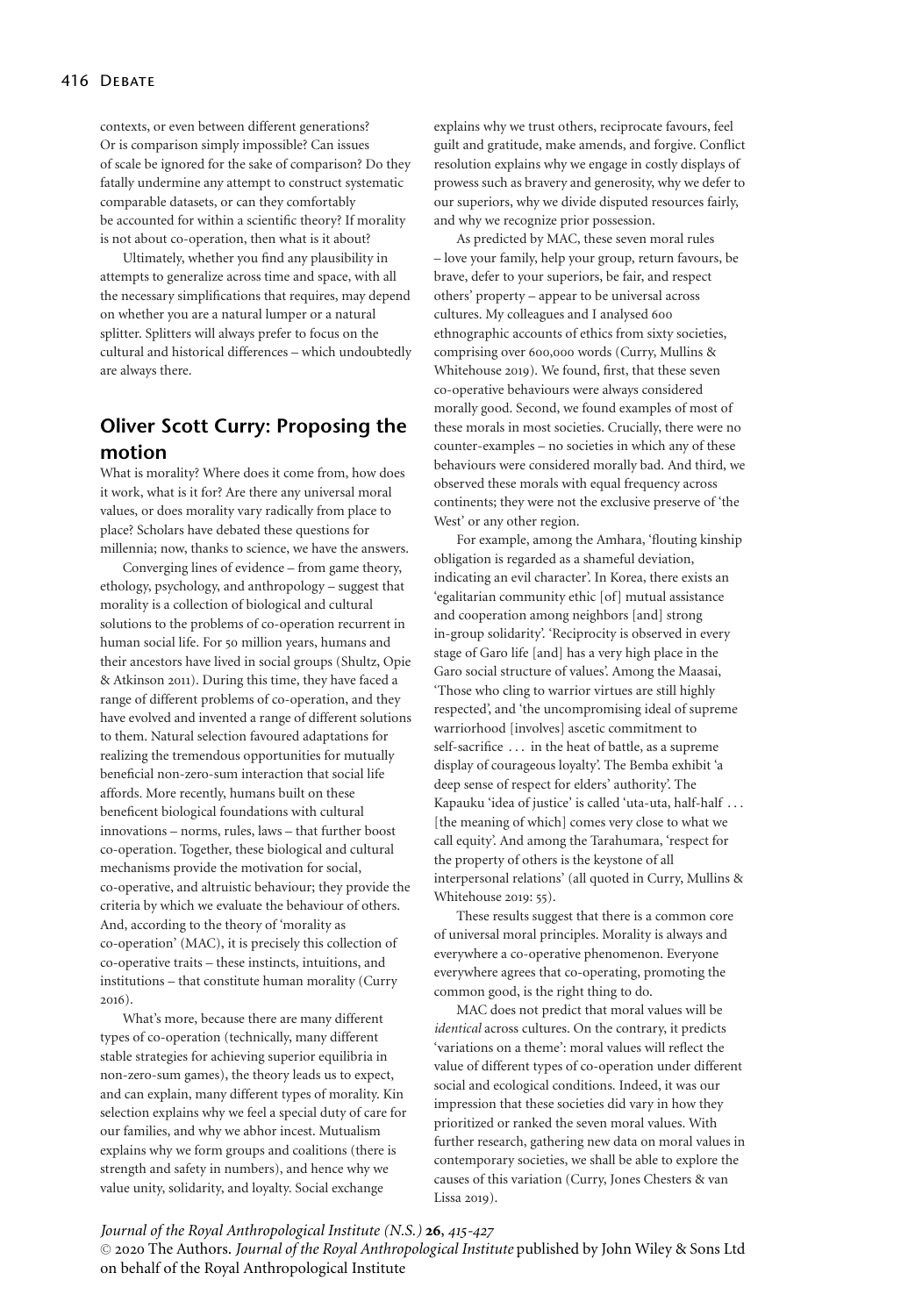Further research will also be needed to investigate whether there are additional types of co-operation that can explain additional types of morality; and whether this co-operative account can be extended to incorporate as yet under-theorized aspects of morality, such as sexual and environmental ethics. In this way, through the steady application of scientific method, we will discover whether co-operation fulfils its promise of providing the elusive 'grand unified theory of morality' that at last explains both the commonalities and the varieties of ethical experience.

# **Joanna Cook: Opposing the motion**

In *The Hitchhiker's Guide to the Galaxy*, Douglas Adams tells us that many millions of years ago a race of beings created a super-computer, called Deep Thought, to calculate 'The Answer to Life, the Universe and Everything'. Deep Thought took seven and a half million years to run the program and on the Day of the Answer large crowds gathered to hear what the great computer had come up with. After warning them that they wouldn't like it, Deep Thought revealed that 'The Answer to Life, the Universe and Everything' is . . . 42. The problem, as Deep Thought pointed out to the unhappy beings, was that they had never actually known what the question was. '42' is a perfectly good answer; the problem is that it is not an answer to a question that anyone thought they had asked. Today's proposition, that morality is fundamentally an evolved solution to problems of social co-operation, presents us with a similar kind of answer.

To propose that morality is an evolved solution for co-operation is to explain 'what morality is, where it comes from, how it works and what it is for' (Curry 2016: 44). It is the equivalent of asking under what selective pressure morality arose, through what mechanisms it works, and what function it performs in the perpetuation of human evolution. It is to imagine a set of problems, and a set of dispositions, values, or behaviours as the solution to those problems, each generally of the same category or type though varying in specific content, with each instance of morality being a variant of a basic sort of 'solution'.

I find this representation of morality odd and unlikely. I have a series of objections, which I will seek to keep distinct in the course of what follows. My objections are empirical (I don't think that morality is 'like that'), theoretical (I don't find the argument convincing), and moral (I don't think that people *should* think of morality in this way). I will argue that the proposition is wrong and wrong-headed on three counts: first, it misunderstands the nature of explanation; second, it mischaracterizes co-operation; and, third, it mistakenly portrays morality. I will demonstrate that the consequences of these mistakes

are irrelevance, overconfidence, and functionalist sophistry.

## *Explanation is not like that*

It is a mistake to think that in explaining morality as an evolutionary function we have 'explained morality'. It is one kind of explanation, one that is interesting, but largely irrelevant to the study of morality. The question 'What is morality for?' and the question 'What is the good life?' are different *kinds* of questions, and we need not assume that they will have the same answers. The degree to which any explanation will be sufficient or persuasive depends in part on the question that motivates it and the audience for whom it is intended. Explanation is always motivated – it is always an explanation in answer to a certain kind of question – and so explanation can never be simply *of* a thing (a value, a mood, a process, an organization, etc.). To co-opt an example from Putnam (1978: 42-3; cited in Laidlaw 2007), Professor X is found naked in the girls' dormitory at midnight. Now, this can be explained correctly by saying that (a) he was naked in the girls' dormitory at midnight, so he could not have exited the dormitory before midnight without exceeding the speed of light, and that (b) nothing can travel faster than the speed of light (and certainly not naked professors). This is an explanation for Professor X's night-time location, but it is not an explanation that is relevant to most of the questions that most people would have about the circumstances of his nocturnal adventures.

Neurobiology, cognitive psychology, and Darwinian evolutionary theory provide important insights into panhuman dispositions. Evolutionary developments in social co-operation in our hominin ancestors led to the domestication of fire, collective child-rearing, and co-operative hunting. These may have created strong psychological predispositions towards pro-social behaviour, but they reveal as much about morality as the Neolithic Revolution reveals about the fall of the Berlin Wall or the unifying magnetism of David Hasselhoff. The result of applying this method to the study of morality is a generality that is true, to the extent that it is true (and of course it can be argued that it is false: Haidt & Graham 2007; Haidt & Joseph 2011; see Wong 2006). However, it is irrelevant to any understanding of particularity, and fails to deal with any meaning that morality might have for anyone going about the business of living their lives. Explaining what morality is 'for' would be admirable if it was the answer to a question that anyone had asked, but it is not, and posed in this way the answer may as well be 42.

In this case, the explanation of morality as a solution to a problem is incoherent both because it is an unsatisfactory answer to questions anyone might have about morality, and because it presents a unitary 'Grand Unified Theory of Morality' (Curry, Mullins &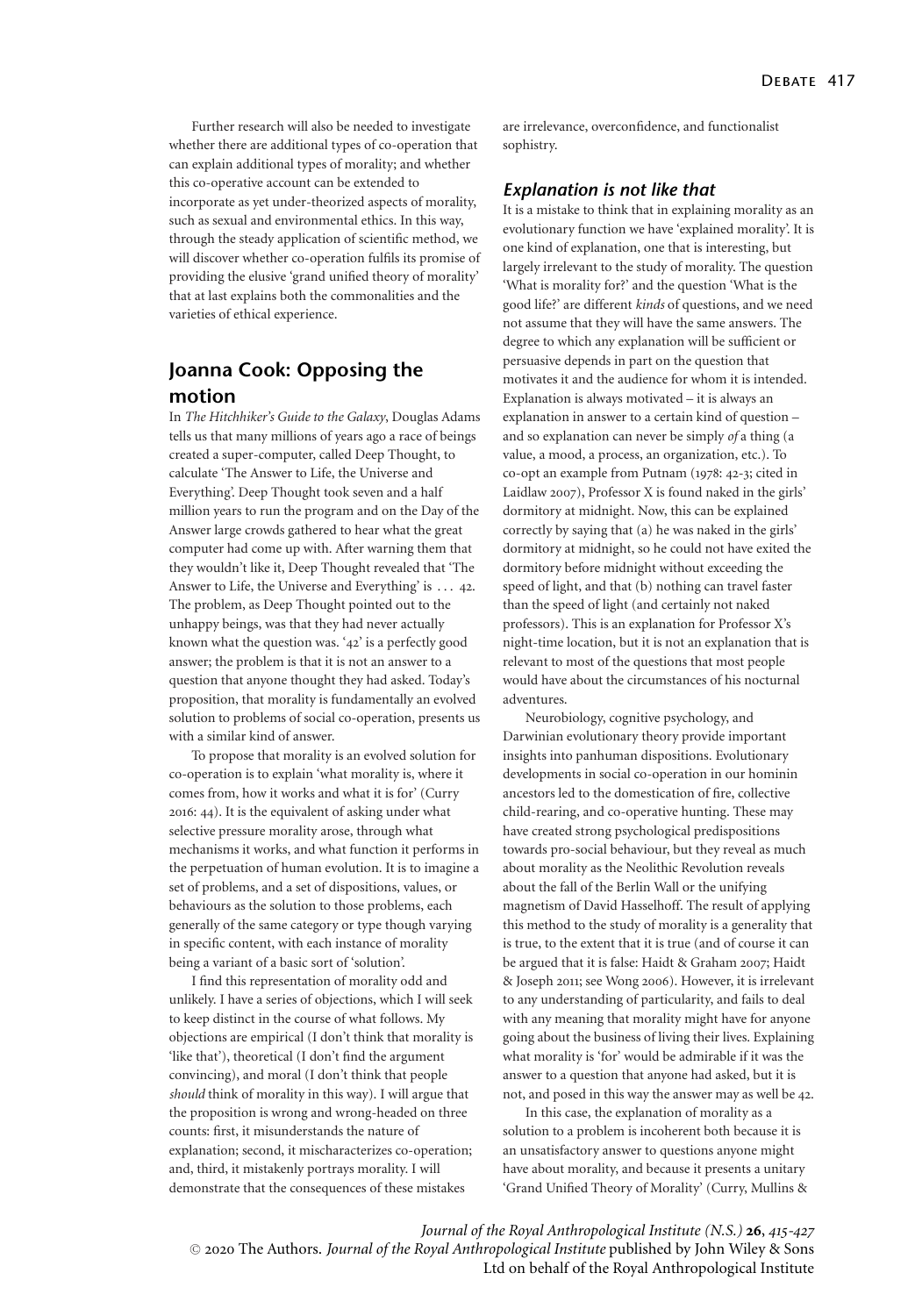Whitehouse 2019), where no such theory could exist. My suggestion here isn't that one kind of explanation is somehow better or worse than another, but that there are different kinds of explanation, and they do the work of answering different kinds of questions. As such, a theory that explains morality as 'fundamentally' a solution to an evolutionary problem is both myopic and wrong-headed.

In his proposition, our opponent writes: 'Scholars have debated these questions [about the nature of morality] for millennia; now, thanks to science, we have the answers' (see also Curry 2016: 27). But even if we were persuaded that this proposition provided one sufficient explanation of morality (which, I will argue, it doesn't), it must surely be hubris to assert that because something 'scientific' has been said on a subject, that is the final word and nothing else of value may be contributed. That this proposition would pass by excluding most of what we normally mean by morality is important for assessing its persuasiveness. Our opponent tells us that we need find morality 'baffling' (Curry 2016: 27) no longer, because 'now, thanks to science, we have the answers' (above). This works because it both implicitly and explicitly excludes humanistic methods from the study of morality. As Laidlaw (2007) points out, the irony of finding a Grand Unified Theory of Morality in game theory is that it pits cognitive anthropology in a zero-sum relationship with humanist disciplines.

#### *Co-operation is not like that*

Putting critiques of the form of the proposition aside, does MAC make logical sense on its own terms? 'Co-operation' is an odd word because its meaning is almost entirely positive. It does not mean 'manipulative', 'orchestrating the will of others'; it does not mean 'lacking in autonomy'. It means 'working together towards the same ends', 'assistance and support', 'mutual benefit'. These are usually seen as positive traits or activities (as our opponents argue); 'co-operation' is understood to be a good thing. As such, 'co-operation' amongst humans is informed by a *normative* meaning, which is different to the meaning of 'co-operation' in evolutionary theory. Human co-operation is rarely a goal or value in and of itself, but rather a consequence of other goals and values as people seek to lead meaningful lives.

My understanding of evolutionary theory is that units of selection may be understood to be in 'competitive interactions' that have 'a winner and a loser', or 'cooperative interactions' that result in 'win-win situations' (Curry, Mullins & Whitehouse 2019: 48). However, only humans may be understood to 'co-operate' or 'compete' in the full human sense of having appropriate *motives*. Most selective competition does not require competitive motives and, as Midgley says: 'Absolutely none of it below the human level can

proceed from dynastic ambition' (1979: 446). All sorts of animals co-operate and respond to the co-operative behaviour of others. Yet bees, ants, and so on, are not thought of as moral in the way that humans are. Eighteenth-century naturalists may have projected their moral values on to the industry of the beehive (Daston 2004), but it is rare today to find anyone who thinks of bees as 'moral' because they co-operate. The 'technical' co-operation of nonhumans is a different order of co-operation to that of humans, informed by moral values, friendship, love, what have you. In this 'non-technical' sense, nonhumans *cannot* co-operate, or compete for that matter. To borrow from Midgley, bees and ants cannot co-operate 'any more than atoms can be jealous, elephants abstract or biscuits teleological' (1979: 439).

It might be countered that the proposition rests on a higher-order theory. Our opponents might concur that bees or ants are not moral, whilst still claiming that they are co-operating, and that human co-operation is of the same order. They may claim that they mean 'co-operation' in the technical sense with reference to humans and that humans have evolved 'morality' in order to make us do the thing that this term describes (whereas bees haven't because they presumably don't need to).

Once one concedes that human 'co-operation' is informed by complex motivation, then it cannot be used to refer to 'technical' co-operation equivalent to that of bees or what have you. Co-operation, when used in a 'non-technical' sense, is already morally loaded. To say that 'morality is fundamentally an evolved solution to problems of social co-operation' is either to shift the way in which one is using 'co-operation' to a sense which incorporates some understanding of complex motivation into the processes of natural selection, or it is to maintain a 'technical' use of the word, and therefore to necessarily discount motivation from the analysis. You can't have it both ways.

## *Morality is not like that*

One problem with today's proposition is that it strongly suggests that an elemental analysis provides an explanation of morality. For example, elsewhere, our opponent has extended today's proposition to develop 'a novel taxonomy of moral values – a "Periodic Table of Ethics"' (Curry 2016: 37). Morality can be divided into its 'elements', which we can study, combine, and experiment with. In the process, 'the study of morality has at last become a branch of science' (Curry 2016: 29). The problem is that morality is not the sort of 'thing' that can have distinct units. This is the same mistake, in a reverse direction, that Aristotelian physics made when it extended an explanation of purpose from humans to inanimate matter: stones do not have purposes, but neither does morality have elements (Midgley 2001). A moment's reflection reveals that

## *Journal of the Royal Anthropological Institute (N.S.)* **26**, *415-427*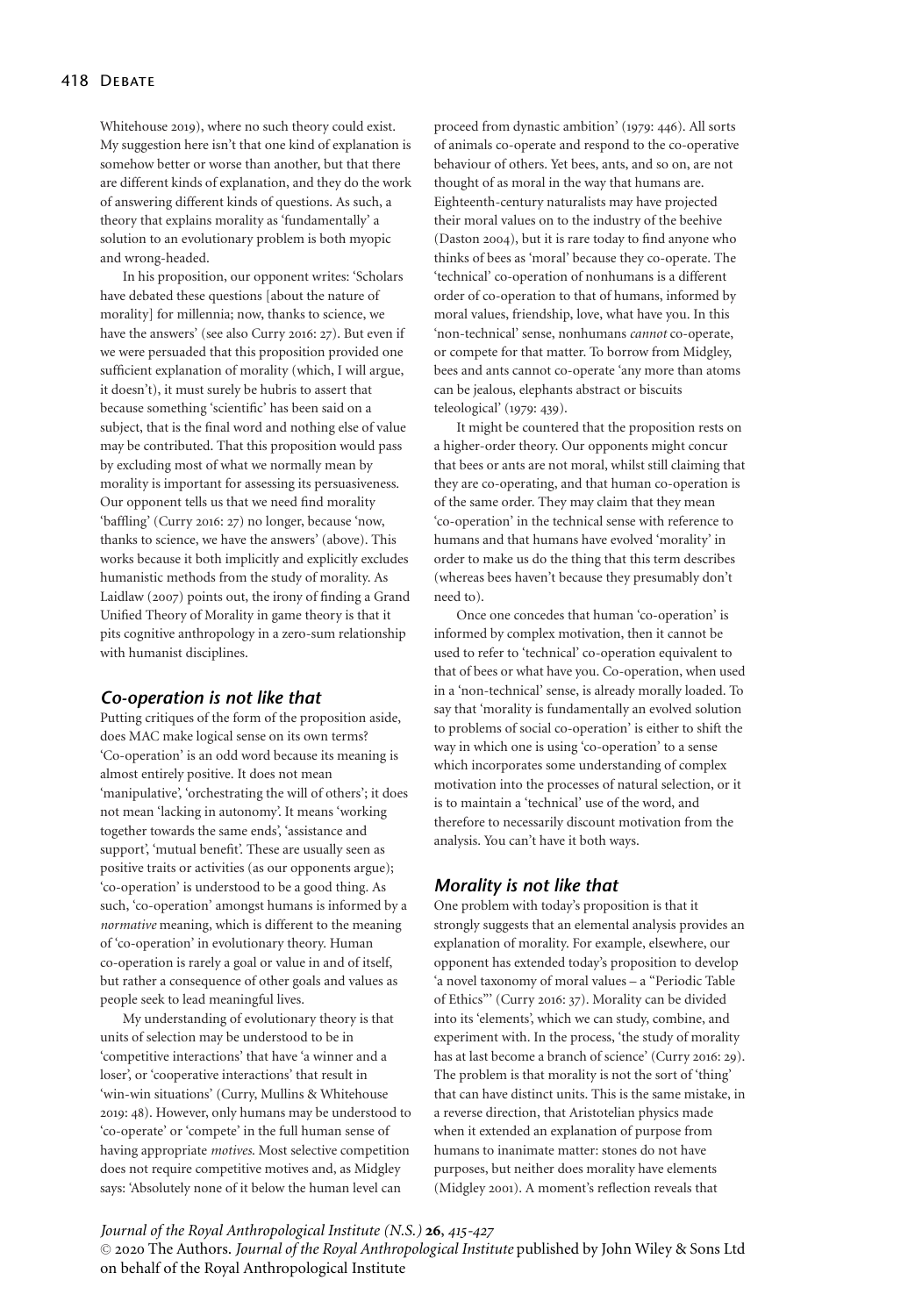moral concepts, friendship, bravery, humility, and so on, couldn't possibly be thought of as unchanging or remotely stable.

On one level, the level of the proposition, I may identify friendship, commitment, fidelity, and justice in some sort of external way, such that friendship at 50 may be equivalent to friendship at 15, or courage in Papua New Guinea may be thought of as the same 'thing' as courage in the Bronx. For such comparisons to take place, the comparison must be some unit of behaviour, which is taken to be comparable. It is something that is external to the subject, visible in speech or action, and democratic in the sense that all people experience it in the same way and to the same degree. The other sense of knowing what a moral concept means is knowing its value in depth, for example knowing the value of friendship. And that cannot be as democratic as the unitary model would have it because as soon as we introduce words like justice, fidelity, or friendship we necessarily introduce ideas of process and context. For us as historically and culturally located humans, the meaning of moral concepts 'deepens' as we learn. As a concept like friendship is known it is transformed, as are we through the knowing of it. The move is towards the personal, towards the ideal limit, not backwards towards a separable comparable public unit (Murdoch 2001 [1971]: 28).

My moral objection to the proposition is the lurking fatalism that informs it: the idea that moral deliberation, learning, and growth are illusory. Fatalism is seductive because it offers a simple explanation for why I am good, or why I fail to be so; why some people love their neighbours and others don't. The answer is to be found not in personal fallibility or the messy complexity of human life but in an evolved need for co-operation. This is not the calculating prudence of a Hobbesian social insurance policy; we do these things, it is thought, because they are the mechanisms by which the species is perpetuated. If one thing must, by definition, count on the terms with which people understand it, it is surely morality. Otherwise, to tell people that their more decent feelings are not for themselves, that they are the product of powers over which they have no influence, is not to take them at their word. It is to discount human freedom and will. The proposition doesn't explain morality; instead it claims that on morality's own terms, it isn't really there at all.

## *Conclusion*

I am persuaded that humans have some innate adaptive machinery, and that this informs who we are and what we do, but I do not think that morality is *because* of this. I have demonstrated that, on its own terms, the proposition is absurd, since it links the positive moral value of co-operative behaviour to a subject for which

it can make no sense at all: *evolutionary* co-operation. Morality is not a 'solution': it cannot be 'for' something in the way that a deep socket wrench is *for* a ratchet head. Nor can morality be sufficiently accounted for through an elemental analysis: no single explanation of morality can account for the historically specific forms that morality takes, or the work of self-reflection, will, value, judgement, and hope. I can see why a unitary theory might be appealing, or at least it might seem to be appealing until you get the answer: 'co-operation' is no more useful or intellectually or morally satisfying an answer than '42'. Explaining morality as an evolved mechanism for co-operation means that my explanations of myself do not count for themselves, and as such it explains *away* all and any meaning that morality might have, individually or socially.

I propose that my argument, that moral concepts and ways of thinking have meaning in relation to motivation and context in culturally and historically situated life, provides a *better* account of morality than the proposition. To be clear, I am *not* arguing for an alternative explanation of what morality is *for*. I hope to have demonstrated that the question is wrong-headed and could never have a satisfactory answer. However, my approach helps us to account for moral striving, process, and variety. Of course, it would be possible to make an argument like this for any kind of concept: that our concept of the economy, or debt, or exchange, for example, is transformed through our engagement with it (indeed many would say that is basic to anthropological thought). My argument is not that other things couldn't be framed in this way; it is that moral concepts *must* be.

# **Mark Alfano: Proposing the motion 2**

Many thanks for including a philosopher in your debate. I hope that my more normative perspective on this fascinating proposition will be interesting and useful.

In philosophy, we distinguish two aspects of ethics: axiology and deontics. Axiology is the theory of the good: it's meant to describe and explain the values that contribute to a person's welfare, either instrumentally or intrinsically. Deontics is the theory of right action: it's meant to describe and explain what it is for an action, policy, or institution to be obligatory, permissible, or impermissible.

A pair of related sources of values are needs (Weil 2002 [1949]) and capabilities (Sen 1985). On the one hand, needs characterize minimal conditions for human lives to be worth living. Needs range from the most obvious biological constraints, such as air, water, food, clothing, shelter, and touch, to more sophisticated and enculturated necessities. I'm sure that most of us here would feel naked and alone without access to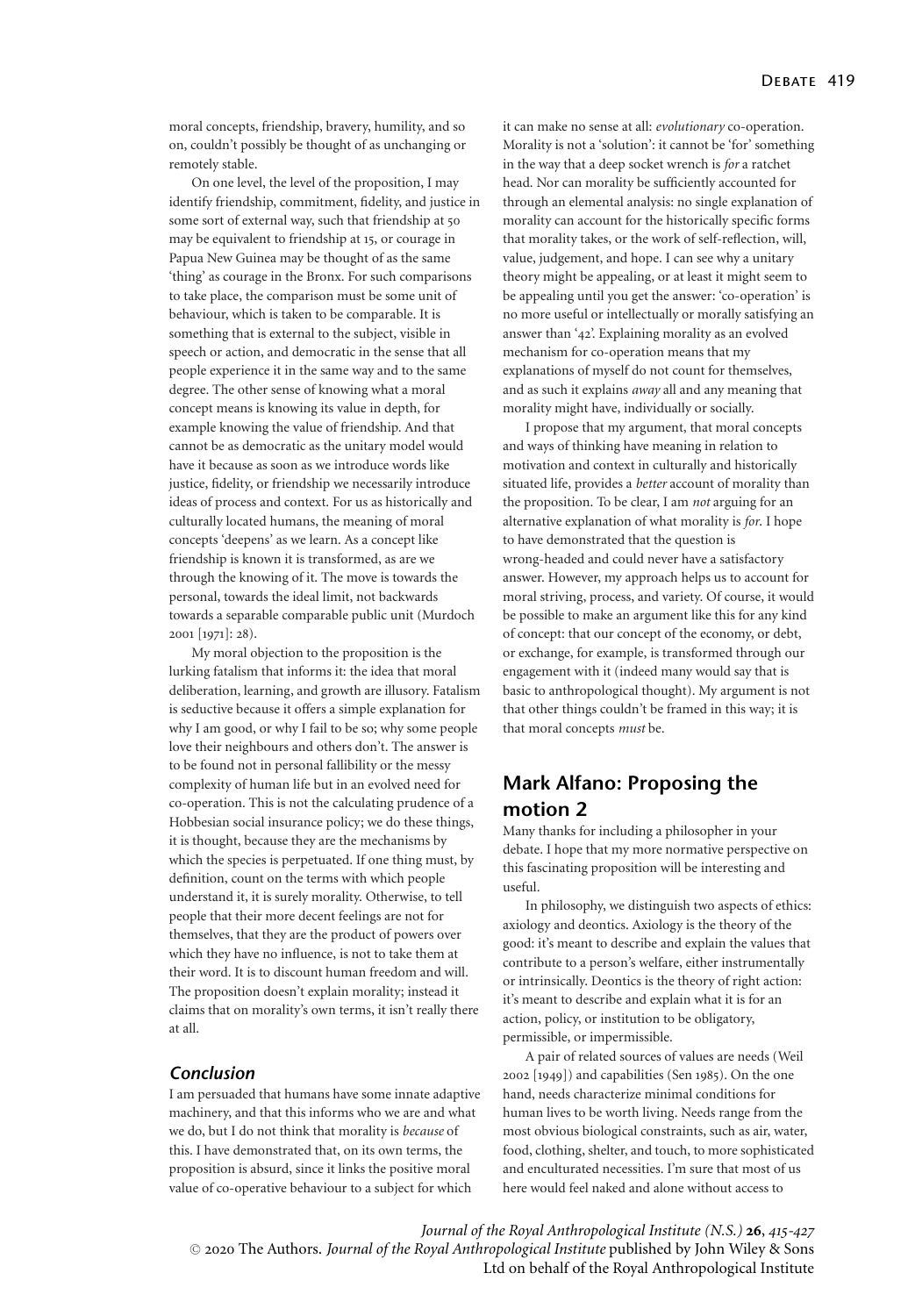electricity and Wi-Fi. On the other hand, capabilities characterize the range of powers that transform a life of bare coping to one of flourishing. These include literacy, numeracy, emotional competence, practical reason, friendship, and a modicum of material and political control (Nussbaum 2000). Values answer to needs and capabilities. Something is valuable to the extent that it satisfies needs and supports capabilities, disvaluable to the extent that it frustrates needs and undermines capabilities.

If this is right, then to the extent that there are species-universal needs and capabilities, there will be species-universal values. Owing to our embodiment, finitude, and interdependency, we humans do in fact share many needs and capabilities. For that reason, it should be unsurprising that we also share many of our values. By rooting values in needs and capabilities, we avoid committing the naturalistic fallacy.

Elsewhere (Alfano 2016), I have argued that many values are human universals. This is consistent with the weightings of values differing both between members of distinct communities and between distinct members of the same community. Indeed, my impression is that there tend to be greater intra-community differences than inter-community differences. This perspective is also consistent with the preferred ways of implementing shared values differing from one community to the next. Just as different communities innovate ways to combine carbohydrates, sugars, fats, and fibres to produce the rich and diverse cuisines of the world, so they also innovate ways to combine values to produce the rich and diverse moral codes of the world. Anthropologists are in the business of describing in nuanced and empathic detail this diversity. In so doing, they help to answer Nietzsche's call, in *Beyond good and evil*:

We should admit to ourselves with all due severity exactly *what* will be necessary for a long time to come and *what* is provisionally correct, namely: collecting material, formulating concepts, and putting into order the tremendous realm of tender value feelings and value distinctions that live, grow, reproduce, and are destroyed, – and, perhaps, attempting to illustrate the recurring and more frequent shapes of this living crystallization, – all of which would be a preparation for a *typology* of morals (Nietzsche 2001 [1886]: 186; original emphases).

In this passage, Nietzsche simultaneously recognizes the variance in moralities and posits patterns within the variance. Such patterns are liable to arise because we often face trade-offs among our values. These trade-offs can be individual or social, synchronic or diachronic. I can't satisfy all of my needs and cultivate all of my capabilities simultaneously. Even over the

course of a lucky and well-lived life, no one manages to fulfil all of their sometimes-competing values. And of course, satisfying one person's needs can make it more difficult to satisfy another person's needs. If I eat all the food, you may go hungry.

Game theory is a mathematical abstraction that enables us to model these sorts of trade-off. In particular, the study of non-zero-sum games, in which one person's benefit needn't always come at another person's cost, helps us to think about relationships and encounters in which it's possible for both or all parties to benefit simultaneously. These are the sorts of relationship and encounter in which co-operation is possible, and it is here that the hypothesis of morality-as-co-operation comes into play. In particular, the MAC hypothesis holds that the function of morality is to help people to find, and motivate them to enact, co-operative solutions whenever possible.

What I take Curry, Mullins, and Whitehouse (2019) to have shown is closely connected to these claims. They argue that there are seven pillars of morality: *family values*, *group loyalty*, *reciprocity*, *hawkish heroism*, *dovish deference*, *fairness*, and *property*. Each of these moral elements helps us to negotiate trade-offs in values that are endemic to the human condition, which is why they are associated with well-studied non-zero-sum games. Such games sometimes have multiple equilibria, which helps to explain why different solutions are visible or prominent in different communities. In addition, the exact implementation of an abstractly characterized solution can differ from group to group and within groups over time. What all solutions must do, however, is help those who play the game to pursue, promote, and protect their values. In other words, these solutions are answerable to whatever needs and capabilities are human universals. Where needs and capabilities differ, we should expect moralities to differ as well. Where the emphases on distinct needs and capabilities differ, again, we should expect moralities to differ as well. Where local conditions differ, we should expect the implementations to differ.

Thus, one reason I find MAC so appealing is that it enables us to predict when we will find agreement and when we will find disagreement. As such, it guards against the cosy cultural smugness that presumes a 'we' who are best, while at the same time avoiding the impotent relativism that affords no perspective from which to criticize any group's moral code, including that of one's own group. Assuming that others might place no value whatsoever on any of the elements identified by Curry's analysis risks repeating moral outrages like the family-separation policy that Australia practised towards Aboriginal children and so-called 'half-castes' who were the offspring of Aboriginal women and their white rapists. In an official report by James Isdell, a travelling inspector in Western Australia

# *Journal of the Royal Anthropological Institute (N.S.)* **26**, *415-427*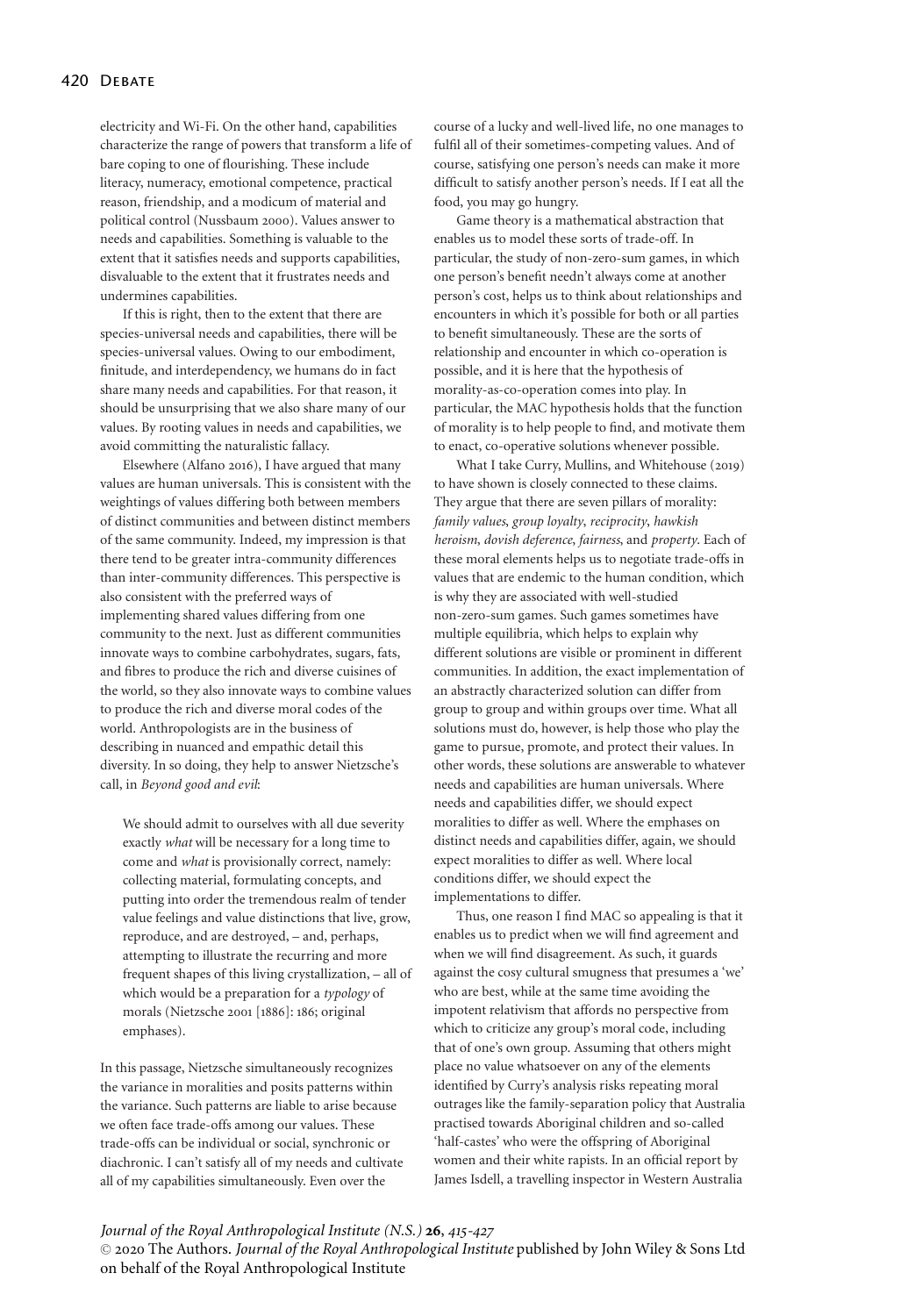in the early twentieth century, we find the following argument:

In collecting and transporting these waifs the question of separating them from their mothers against their wish is sure to crop up . . . I am convinced from my own experience and knowledge that the short-lived grief of the parent is of little consequence . . . I would not hesitate for one moment to separate any half-caste from its aboriginal mother, no matter how frantic her momentary grief might be at the time. They soon forget their offspring (Howard 1910: 9).

What Isdell is saying here is that Aboriginal mothers completely lack one of the seven core elements of morality: family values. He bases this claim on the presumption that 'we' are radically and incomparably different from 'them'. From the position of full-blown relativism, it is impossible to criticize this presumption.

Why would Isdell think such a thing? Perhaps he witnessed practices among Aboriginal families that he found strange and objectionable. Perhaps they coped with the grief of the loss of their children in ways he did not recognize as grief. He should, nevertheless, have interpreted their conduct more charitably. In philosophy, one guiding maxim is the principle of charity: in interpreting the utterances and conduct of another person, we should do our best to attribute beliefs, desires, emotions, and values that make sense from that person's perspective (Alfano 2016: 144-7). We should go out of our way not to attribute blatant irrationality, stupidity, or obliviousness to others. In *Fieldwork in familiar places*, Moody-Adams goes so far as to say that 'a judgment or belief can be a moral judgment or belief only if it fits into a complex of beliefs and judgments that, to a substantial degree, resemble one's own moral beliefs and judgments'. She goes on to suggest that the 'interpretation of unfamiliar moral practices is possible only because "ultimate" or "fundamental" moral disagreement is not' (Moody-Adams 1997: 55-6)

The principle of charity thus dictates that, when we come across a moral practice or norm that seems immoral or silly, we should always ask ourselves, 'What recognizable values might this practice serve? How might this norm be fostering co-operation?' We may not find a satisfactory answer in every case. However, if we want to make sense of each other in ways that do justice to our shared embodiment and interdependency, this is the most promising path forward.

# **Soumhya Venkatesan: Opposing the motion 2**

If morality, or judgements of right and wrong/good and bad, were fundamental (foundational or basic) in solving problems of social co-operation, then

co-operative behaviour *would be* moral behaviour. Let us consider two strong versions of this claim.

- 1. Morality is a necessary correlate of social cooperation.
- 2. All morality is geared to resolving problems arising from social co-operation.

Two non-human examples show that neither version of the claim holds up.

Version 1: The so-called 'social spiders' of Panama live in colonies and co-operate to make large webs and thus catch big prey. While researchers are clear that these spiders exhibit various modalities of co-operation – such as co-ordination and synchronization – and that social co-operation is an evolved behaviour, they make no suggestion that morality forms any part of spider sociality and co-operation. In other words, evolved co-operation is possible without morality.

Version 2: Here I turn to an experiment with capuchin monkeys. The attached video link (*www.youtube.com/watch?v*=*-KSryJXDpZo*) shows two monkeys each of which is rewarded following successful performance of a task. We see one of the monkeys throwing what can be described as a tantrum because it continues being rewarded with cucumber while the other monkey begins to receive grapes. Here, a notion of right and wrong, or fairness, comes from comparison and perceptions of inequity. The problem is not co-operation, it is comparison. It is an ego-centric emotional response. In other words, the spiders show that co-operation is advantageous, but that it does not have to engage morality. The experiment with the monkeys shows that co-operation can be one of the drivers of morality, but there may be others. Further, a sense of justice does not necessarily promote co-operation – it may just lead to a tantrum! Let us assume that the tantrum succeeds and the monkey gets a grape; it might lead us to conclude that tantrums are moral because they lead to social co-operation!

Let us turn to human societies. I read with interest the papers that inspired this debate and which outline the theory of MAC (Curry 2016; Curry, Mullins & Whitehouse 2019). MAC takes what are deemed to be seven well-established types of co-operation and uses these to explain seven types of morality. Each type of co-operation corresponds to a particular morality. Further, there is explicit recognition that co-operation cannot be taken for granted, but is a problem – one that has to be resolved by positing moral rules. The stage is set for the strong link between morality and co-operation, which Curry, Mullins, and Whitehouse (2019) make by presenting data from sixty diverse ethnographic studies in highly targeted ways, such that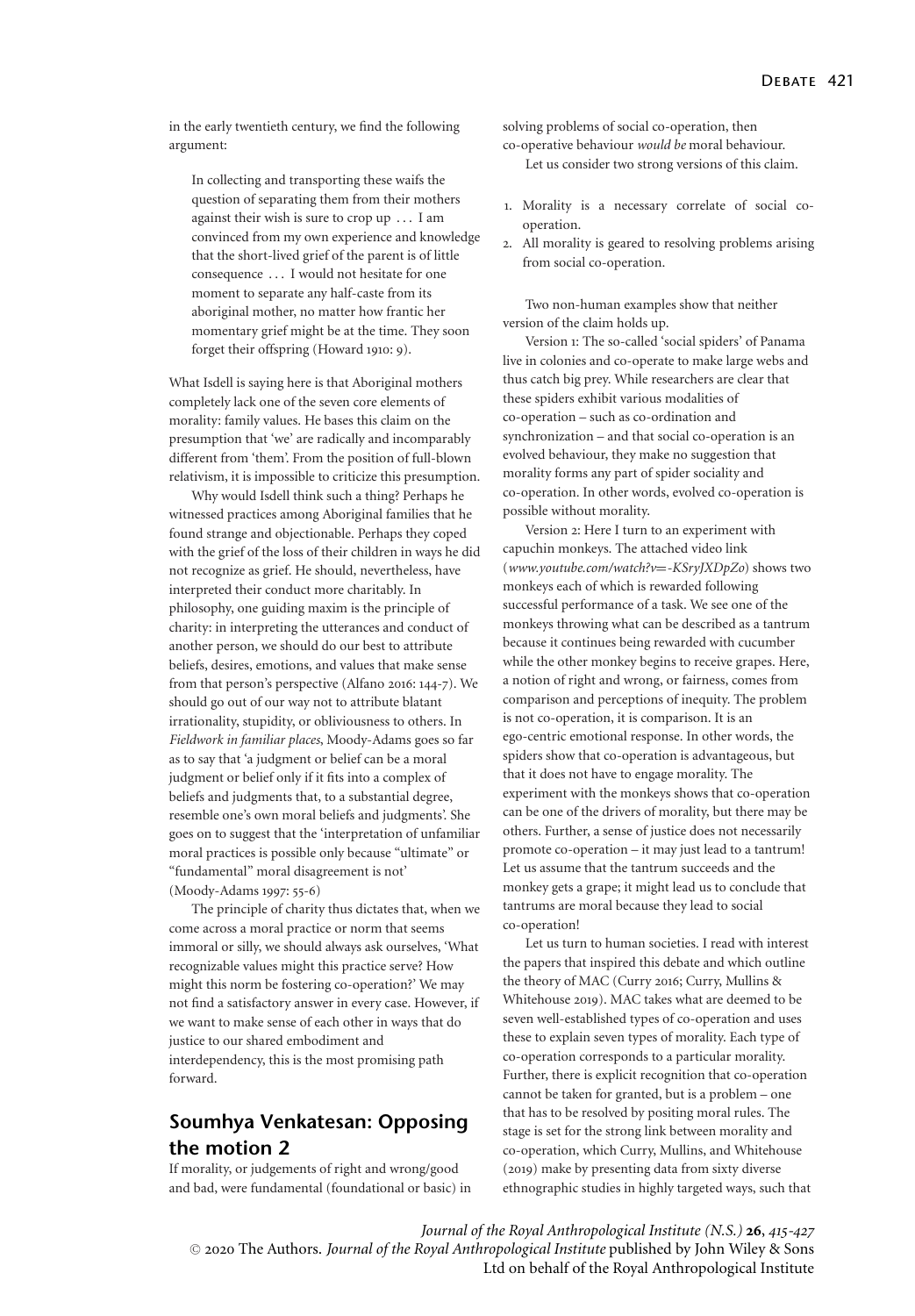the link between co-operation and morality is strongly established.

There are some methodological issues with the data collection and analysis. For instance, Curry, Mullins, and Whitehouse's (2019) study draws on data that was not collected with MAC theory in mind. This means that we cannot be sure about questions of translation of morally evaluative terms like 'good' or 'bad' and their valences: for example, are they focused on this-worldly behaviours or on other-worldy criteria? As a Tamil-speaker, I know that there are many words for 'the good' in Tamil and that it makes a difference which word people use when. This is also true of other languages. There is no sense that such subtleties were taken into account in the MAC analysis. Secondly, the majority of the ethnographies on which Curry, Mullins, and Whitehouse's (2019) paper is based focus on small-scale societies. This means that the sample is rather tilted towards particular kinds of societies to make more universalist claims. There are also some issues with identification. For example, 'helping group' (their second moral rule) is simply not the same thing as 'group loyalty'. Providing assistance does not equate to pledging allegiance. Further, are the different types of morality to be ordered in some way so that some co-operative behaviours are accorded greater priority than others? By whom? And how? These are themselves moral questions.

Finally, we might want to ask what constitutes the social. In the case of humans, of course, the social is not self-evident, but is imagined, expansive, and heterogeneous. It can include not only the living but also the dead, the yet to be born, and all manner of entities. This leads us to ask: social co-operation with whom? It also leads us to ask questions of time and scale.

These important points do not seem to enter into the fundamental (and I would suggest, 'just-so') association of morality with co-operation. What if co-operative – i.e. according to this theory, moral – behaviour at one scale actually does harm at a larger scale and over a longer duration?

Let me run the above through a couple of case studies. The anti-vaxxer movement in the United States provides us with a compelling example of why morality is not easily reconciled with issues of social co-operation. Maggie Koerth-Baker (2016) writes:

Vaccination is a deeply important part of public health. Whether to vaccinate or not isn't simply a decision you make for yourself or your family, independent of the choices of everyone else. Vaccines work in two ways. They decrease your personal risk of contracting a disease, and they reduce the number of potential hosts and carriers in the population. That means the more vaccinated

people there are, the harder it is for a disease to spread. Vaccines can stop an outbreak before it happens. This so-called 'herd immunity' protects children who are too young to get a vaccine, people who are too sick to get one, and anybody whose vaccination isn't working as well as it should.

Koerth-Baker is interested in why some people prefer not to vaccinate their children even though they are aware of the above. The story she tells us is not one of ignorance about the public health benefits of vaccines. It is one of choice *despite* the public health interest. Such vaccine rejection is also not on the basis of vaccine misinformation. Many anti-vaxxers know that the link between MMR and autism is spurious. They follow the science, but are unwilling to expose their child to the small element of personal risk that all vaccines carry. For instance, the measles vaccine carries a very small risk of encephalitis in children who are immune-compromised. This is very rare, but it is there. One woman quoted by Koerth-Baker says, 'I refuse to sacrifice my children for the greater good . . . '. Another anti-vaxxer mother says (against the argument that vaccinations are important for the population as a whole), 'Hey, wait a minute, my child is important, too!' Both women are unabashedly clear that they are doing the right thing for their children even if it is the wrong thing for the population as a whole. Here, helping family decisively trumps helping group.

The above leads us to ask more interesting questions about values, loyalties, and competing right actions than we get by simply looking for an instance of social co-operation and finding a morality that goes with it. It suggests that there are higher-order moralities that involve making choices between competing goods in ways that themselves have to be justified in moral terms.

My second case study is male-child preference, which is endemic in India. There are economic reasons (e.g. marrying off female children costs a lot of money because of dowry and other resource-intensive demands made on parents of girls), but a key reason for male-child preference among Hindus is the performance of death rituals, both at the time of death and every year for ancestors, named and unnamed. This repays debts to ancestors and thus secures their benevolence and ensures the prosperity of the family. Huge numbers of rituals and pseudo-scientific procedures are performed to ensure the birth of a son. No such procedures exist to ensure the birth of daughters. In the language of 'morality as co-operation theory', we can say that having sons helps the family (co-operation) and constitutes the fulfilment of an obligation to family (morality).

Now, what happens when helping the family in this way leads to sex-selective abortion (which is against the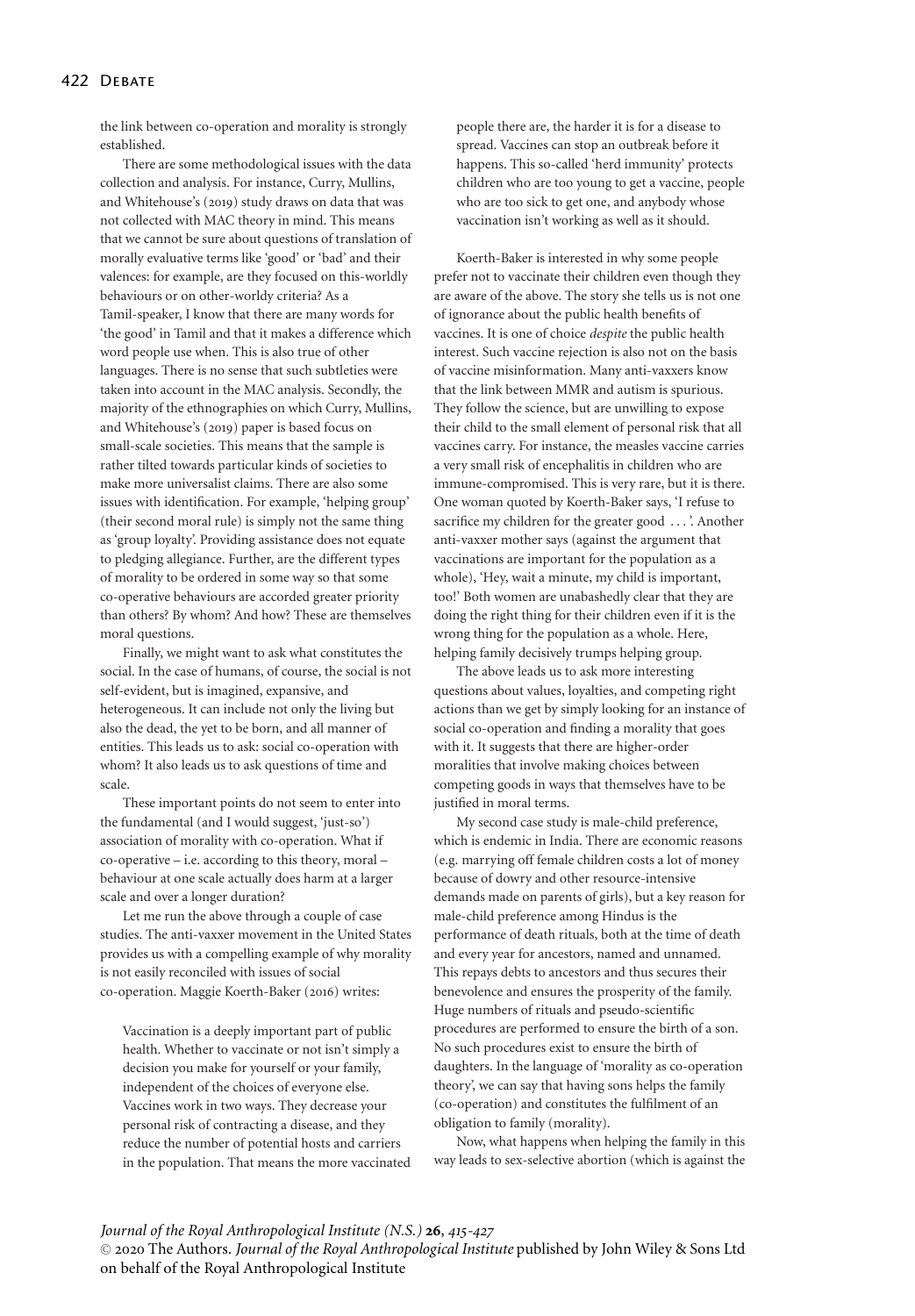law, yet is prevalent) or leads to neglect of daughters and greater female mortality? We end up with what has been described as India's 'missing women' problem. According to the 2011 Census of India, there are 940 women for every 1,000 men in India. This means 63 million women are statistically missing.

Shareen Joshi (2014) cites statistical data to demonstrate a correlation between gender imbalance and increased crime. She draws on diverse disciplines – evolutionary psychology, biology, and sociology – to explain this correlation. The overall argument is that men are more likely to commit violent crimes if there are fewer women around. We may be suspicious of an explanation that moves from correlation to causation, but the social problems of India's missing women and of male preference are indisputable across a number of fields. It hampers the abilities of men to move into adulthood via marriage, can cause sexual frustration, increased levels of sexual violence, including forced prostitution of girls, and so on. Attacks on girls threaten family reputation and honour, leading to sequestration of girls within the home and to increased son preference. This is a vicious cycle. What is good for the family – giving birth to sons, not daughters – leads to problems at multiple levels.

It is also difficult to find an evolutionary argument for son preference. Destroying viable foetuses or neglecting live children makes little to no sense in terms of the propagation of genes. Here, in any number of ways, helping family is decisively not helping group. Two forms of co-operation come into conflict. Can they be reconciled? The Indian government and countless NGOs have been grappling with this problem for a long time. The answer is not as simple as the motion might have us believe. There is no input/output machine that allows us to put in the problem of social non-co-operation (whether that of anti-vaxxers, or families who destroy unborn daughters or treat living ones badly) and come out with a morality that will turn non-co-operation into co-operation.

## *Conclusion*

Are there some universal moral tenets, and can we explain them in evolutionary terms as arising to resolve problems of human social co-operation? Perhaps yes, if we restrict ourselves to what we might call first-order morality: that is, basic rules, framed in terms of right and wrong, that enable productive, or at least non-agonistic, relations between people who need to live together and co-operate either all the time (family) or regularly (group). Such rules may be systematized and take on an obligatory nature that might be law-like in application.

Does this encompass all morality: that is, is it enough to think of morality in these terms? I would say, absolutely not. Indeed, the far more anthropologically and philosophically interesting questions lie in what we might think of as higher orders of morality. These higher orders of morality, which James Laidlaw (2002) terms ethics, are attempts to answer the question: how ought one to live?

Attempts to answer this question individually or collectively involve reflexive scrutiny of first- and higher-order moralities. A focus on ethics can ask how people make choices between competing obligations or groups where these choices are themselves framed as moral. That is to say, people justify their particular choices in terms of right and wrong, values and priorities. Such choices may be contingent, and they may involve compromise. They also usually involve some element of evaluation, education, and persuasion – also made on ethical grounds. They contain elements of practical and abstract reasoning. We can see sustained and systematic questioning of moral systems, particular life projects, or collective movements towards new moralities (e.g. valuing sons and daughters equally). This is all open to anthropological analysis, leading to insights about individual and collective life as it is lived or sought to be lived. It deepens our understanding about the interplay between public and private domains, and between, for instance, politics, education, and religion.

Most importantly, higher-order moralities do not simply 'arise' as evolved solutions to particular problems. They are not mechanistic. Rather, they are the products of *longue durée* projects that move backwards and forwards, gaining purchase at some times and faltering at others (mass vaccination is a good example). People and institutions throw their weight behind or against them; they are subjects of moral education. Changes in sociality and technology affect them. New things that we can do open up new questions of 'What should we do?'

I am thinking here about Sharon Kaufman's wonderful work on end-of-life dilemmas (2000). Her focus is people who are in long-term vegetative states and are kept alive only by technology. There is no 'just-so' story about co-operation and associated morality that can be told about how the person's family, caregivers, or the state should deal with such situations. Any serious attempt to understand such end-of-life decisions must take into account the complexity, cost – emotional, monetary, social, and physical –, and other elements that surround them.

In sum, do I think it is productive to think about morality as co-operation or as fundamentally an evolved solution to problems of social co-operation? No. It is highly reductionist and does not do justice to the complexity of moral and ethical attitudes, behaviours, and reasoning.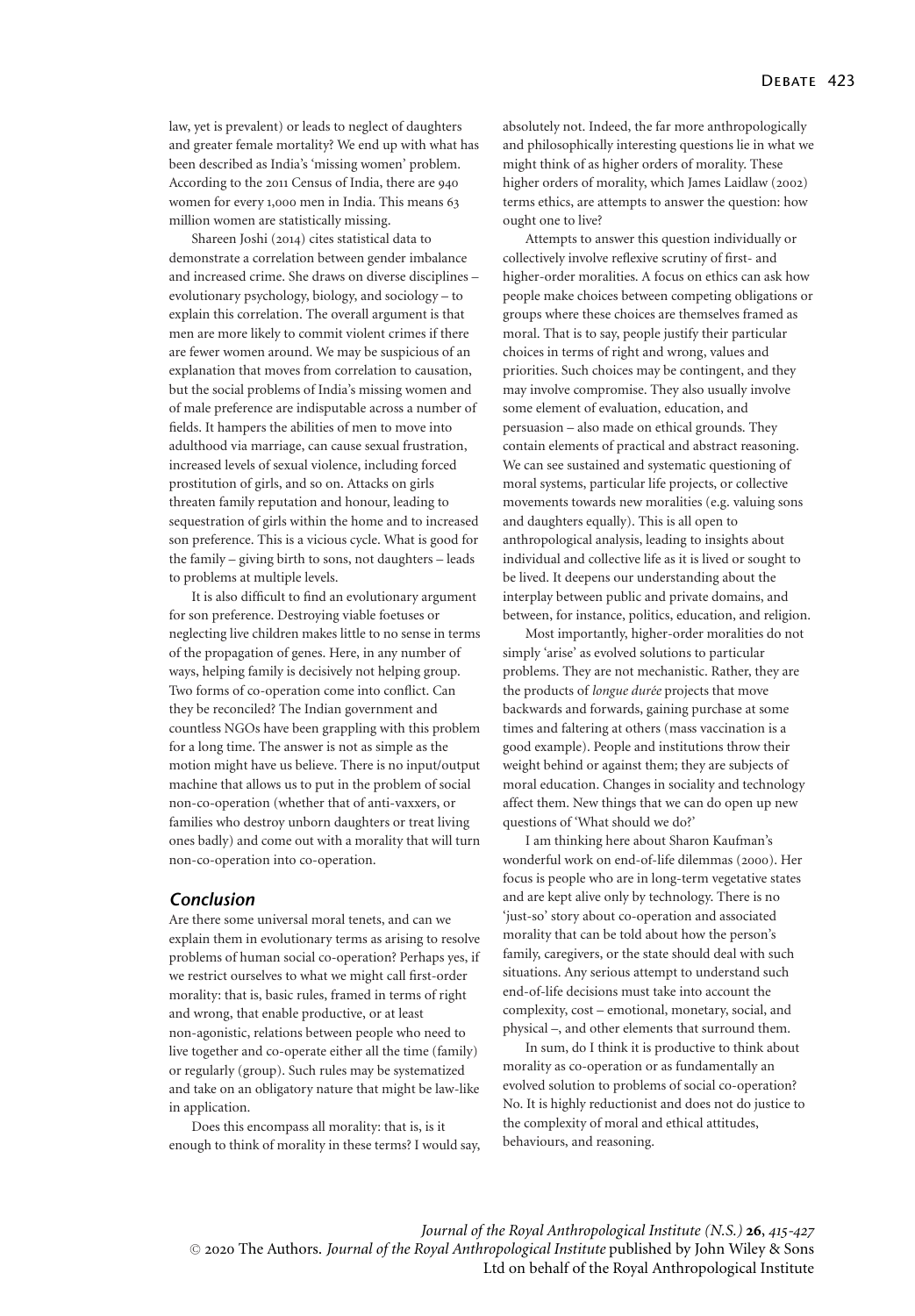# **Closing statements and responses**

## *Soumhya Venkatesan*

There is a theory that biology can be reduced to chemistry; chemistry to physics; physics to mathematics; and mathematics to logic. It is a controversial theory but let us run with it. Would it mean, then, that we can do away with all these disciplines and keep only logic? Or that the insights from one are valuable insofar as they can be pared down to service another? Of course not! Each discipline deepens our understanding of the world in particular ways that are important in their own terms.

We would not thus argue that each of these disciplines exists to serve another, more fundamental discipline. It can do, but that is not why biologists or chemists do what they do.

We are ethnographers and anthropologists for a reason. It is to understand the rich tapestry of human life as it is lived and conceptualized in different times and places. We can, of course, generalize from ethnographic descriptions about commonalities that seem to exist across different human societies. However, positing fundamentals as if they were enough to understand what there is to know about human lives and sociality seems unnecessarily reductive and hubristic, especially when the careful analysis of data by the ethnographer is stripped to its bare bones by reducing it to a set of key words.

There is a reason why a social anthropologist would object to the premises of this motion. Not only is it overly simplistic, it also does not pay attention to tensions and contradictions within the matrix of terms that it identifies as pertaining to morality and employs as such. Knowing that helping family is universally seen as moral and exists fundamentally as a solution to problems of co-operation does not tell us, for instance, who counts as family. It also does not tell us why some kin are unwanted to the point of their destruction. Equally, it does not tell us how helping family and helping group can clash, leading to complex decisions about which to prioritize, and justifications for such decisions. Finally, it does not show the very conscious work that goes into trying to change particular situations, itself phrased in moral terms, and why such attempts might meet with limited or no success.

A good universal or fundamental proposition gives us an 'Aha!' moment. It unifies diverse observations on a subject, or changes the grounds of our understanding. We have to work hard to find counter-examples. Does this proposition do any of that? No! We can immediately discern holes – at different scales, for instance, where a good at one level is not at another. We also note, straightaway, the very many occasions when moralities and ethical projects come into and lead to conflict, not co-operation. Here, positing some kind of fundamental link between morality and co-operation is unconvincing. Even taking such a link as a heuristic seems to lead more to the narrowing of understanding than to its expansion.

# *Mark Alfano*

Our opponents labour under three misconceptions. First, MAC is a scientific theory. It is not a self-help guide or a how-to manual. Yet Cook says that MAC does not illuminate the 'meaning that morality might have' for ordinary people, and Venkatesan says that MAC does not furnish a 'machine that allows us to put in the problem of social non-co-operation . . . and come out with a morality'. Just as we distinguish between psychology and psychiatry, so we should distinguish between the science of morality and an agony aunt. Both are valuable and yet are distinct. The fact that the former is not the latter is no objection. Indeed, while MAC differs from utilitarianism, this point of clarification is over two centuries old; it can be found in both Bentham (1961 [1789]) and Sidgwick (1907 [1874]). In demanding that MAC provide not only a criterion of rightness but also a tractable, consensus-generating decision procedure, our opponents commit a category error.

The second confusion originates in our opponents' misunderstanding of functionalism. The function of a knife is to cut. It would be silly to question this truism by pointing out that one can cut things without a knife. According to MAC, the function of morality is to foster co-operation. It is silly to question MAC by saying that people can co-operate without being moral. Yet both opponents seem to think that the fact that nonhuman animals co-operate is a knock against MAC. This is entirely consistent with MAC, which says that the function of (human) morality is to foster co-operation. The fact that we use knives to cut while other critters use their claws to cut does not mean that the function of a knife is not to aid in cutting. The fact that we use morality to foster co-operation while other critters use other means to foster co-operation does not mean that the function of morality is not to foster co-operation.

Finally, Cook accuses us of hubris because MAC attempts to explain scientifically something that plays a role in people's lived experience. We recognize that MAC may strike laypeople as mistaken, but so did the germ theory when it was first proposed. The fact that the folk conception of X is inconsistent with the correct scientific theory of X does not undermine the theory. People typically manage to navigate their biological existence well enough to get by. Likewise, people typically manage to navigate their moral existence well enough to get by. It's not an insult to say that the heuristics they rely on are fallible, and they may be grateful for the correction. Our guiding assumption is that the folk are somewhat-reliable guides to *whether* solutions work in contexts with which they are familiar,

*Journal of the Royal Anthropological Institute (N.S.)* **26**, *415-427*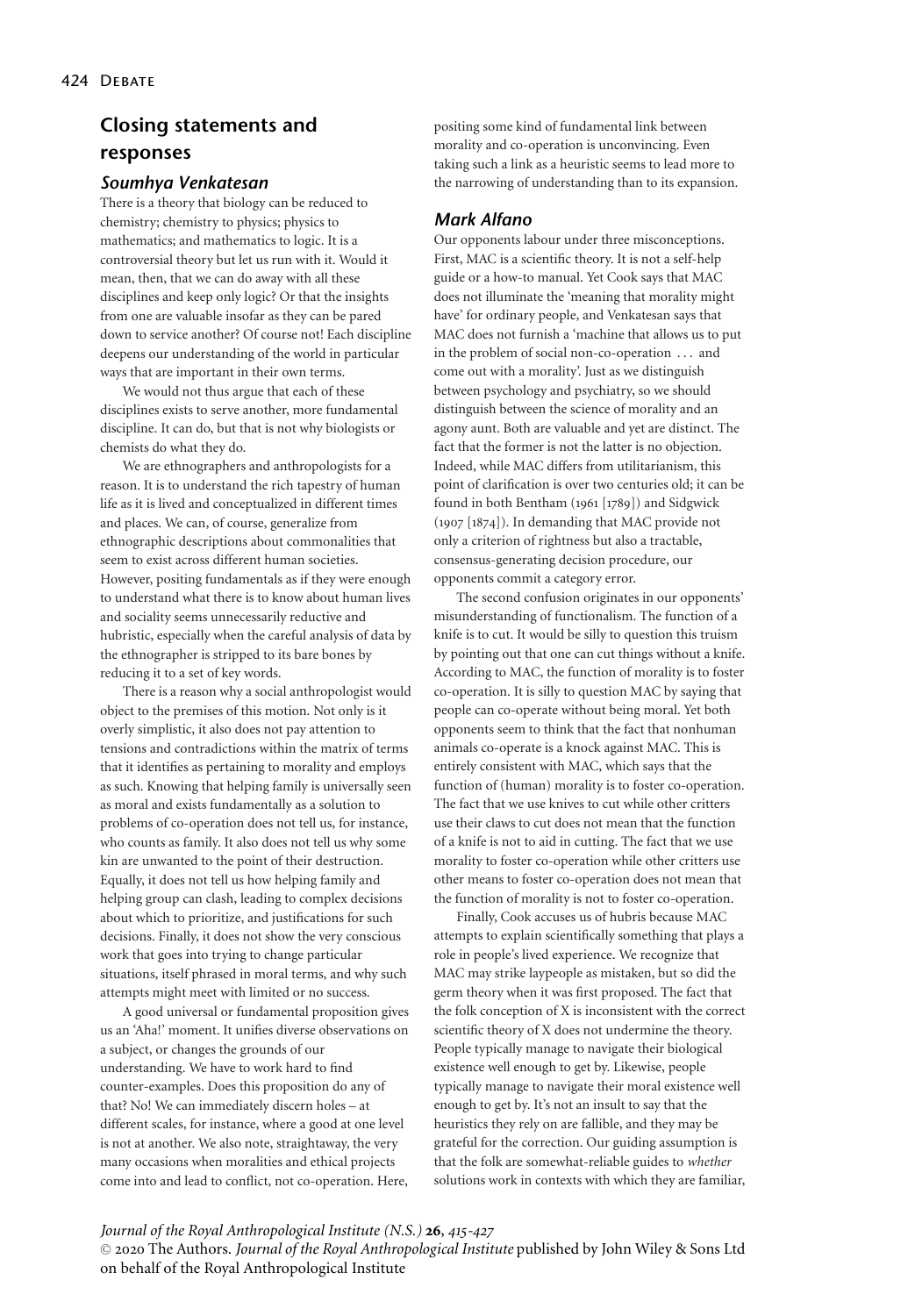but that they are less reliable when it comes to *why* these solutions work. As I've argued elsewhere (Levy & Alfano forthcoming), cultural knowledge is often passed from one generation to another only because it is encased in a chrysalis of falsehoods. Science takes advantage of the folk's contextual reliability while replacing falsehood with sound theory. The evidence base for MAC includes a large and diverse ethnographic dataset, a large and diverse psychometric dataset, and a thorough literature review. This may not be perfect, but it demonstrates more respect for both lay and expert opinion than Cook's insistence on her own unsubstantiated and idiosyncratic conceptions of morality and co-operation.

#### *Joanna Cook*

As David Gellner sets out in his introduction, the motion for this debate, that 'morality is fundamentally an evolved solution to problems of social co-operation', was established in the spirit of contributing to long-standing philosophical questions that are of interest across the breadth of anthropology. In my contribution to the debate, I argued against the motion on three points: first that the proposition is irrelevant and over-confident; second, that it is illogical; and, third, that it imposes an unsuitable analytic frame on morality. I argued that if the proposition were to pass, it would displace, and not just supplement, any and all serious humanistic engagement with historical contingency and cross-cultural difference. Furthermore, those who had until now believed themselves to be aspiring to the good, and seeking to live well for its own sake, would be shown not really to be doing so. Belief, desire, passion, reason, and the will would be traduced as what one of our opponents has described as 'prescientific folk ontologies' (Curry 2016: 42).

In his introduction, Gellner writes that it comes down to whether you are a 'lumper' – seeking to find generalizable truths across space and time – or a 'splitter' – seeking humanist and anti-reductionist insights into the situated stuff of human life. In this formulation, Soumhya Venkatesan and I are splitters rather than lumpers: committed humanists who emphasize differences across contexts and scales. Certainly, I made a case for understanding morality in relation to motivation, context, and process. I argued that moral terms are necessarily evaluative and, because those values have history and are transformative, they cannot be taken to be unitary equivalences outside of the lives in which they are lived and the embodied practices through which they are prescribed, cultivated, and required. Yet, I ask myself, am I really a splitter? In emphasizing the processual and contextual nature of morality, do I necessarily discount large-scale cross-cultural comparison or panhuman evolved predisposition?

I would say emphatically not. Comparison at different scales is arguably the meat and bones of our discipline. As Candea writes in his recent work about 'the impossible method', comparison 'comes in a multiplicity of forms which give a procedural common ground to the discipline, shared means for our often irreconcilable purposes' (2019: 16). Comparison is not the same as monocausal explanation. It brings anthropologists together from across the breadth of the discipline and, teasing out the methodological challenges of comparative research, affords the further possibility of contributing to interdisciplinary large-scale inquiry (cf. Astuti & Bloch 2010; 2015; Luhrmann 2017; 2020; Luhrmann, Padmavati, Tharoor & Osei 2015). Though the form of debate lends itself to splitting, between lumping and splitting, perhaps a lumpier and fairer conclusion is that most good anthropology does a bit of splitting and a bit of lumping too.

# *Oliver Scott Curry*

Is morality an evolved solution to problems of social co-operation, as MAC maintains? Our opponents agree that evolution has favoured 'innate', 'panhuman', 'psychological predispositions towards pro-social behaviour', and that co-operation is seen as a positive trait (Cook); that there is a 'strong link' between co-operation and morality, and that these dispositions can explain 'universal tenets' of 'first-order morality' (Venkatesan). So what's left to argue about?

First, Cook claims that no one has ever asked 'what morality is for'. This is simply false. Lots of people have asked this question; and many have answered 'co-operation' (see, e.g., Table 1 in Curry 2016).

Second, Venkatesan argues that spiders co-operate, but spiders are not considered moral, therefore 'morality is not a necessary correlate of social co-operation'. But that was never the argument. MAC argues that morality is the name we give to the specific ways that humans co-operate. Whether we give this name to co-operation in other species is irrelevant.

Third, Venkatesan argues that monkeys are fair, and fairness is not co-operative, therefore not all morality is co-operation. However, the second premise is false. Fairness resolves conflicts over divisible resources (a non-zero-sum bargaining problem); we discuss this under number 6 on our list of co-operative morals. And yes, this problem can be solved by moral emotions, including moralistic anger, a burning sense of injustice, righteous indignation. Incidentally, this is a case where the researchers *do* give the name 'morality' to co-operation in other species (Brosnan 2014).

Fourth, Cook asserts that co-operation is irrelevant to the question 'What is the good life?', and 'fails to deal with any meaning morality might have for anyone going about the business of living their lives'. On the contrary, MAC suggests that the good life is the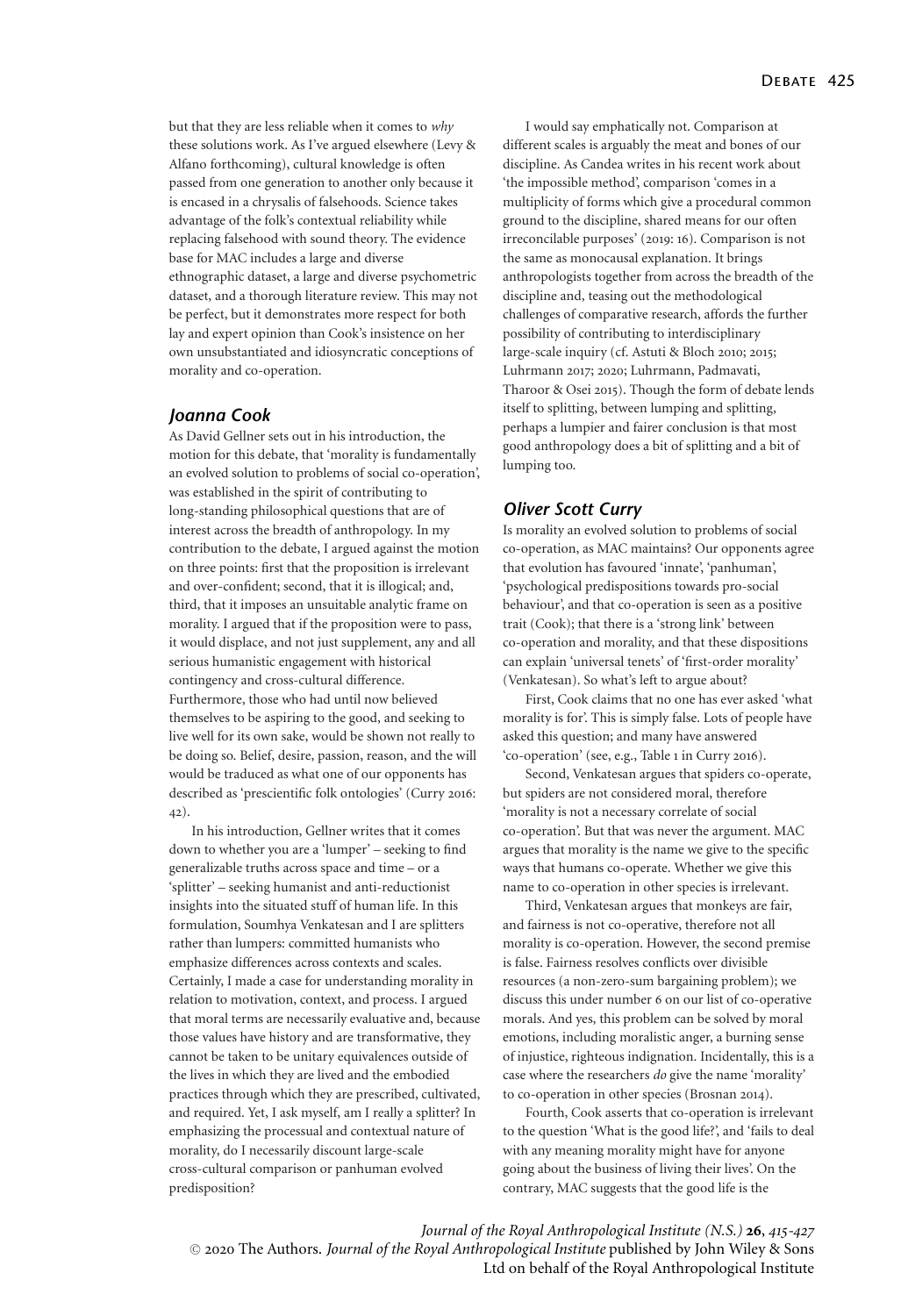co-operative life. Hence living the good life means striving to be loving, loyal, trustworthy, brave, humble, fair, respectful, and so on. It means deliberating and reflecting on such questions as: What's best for me, for my family, for my country? What have I promised, what am I owed? Will I be proud or ashamed of acting in this way? Did she get more than me? Who was here first? The immense value of co-operation in everyday life also explains why studies find that morality means more than any other trait for how we see ourselves and others (e.g. Strohminger & Nichols 2014). MAC predicts that this is what morality will mean irrespective of whatever lay theories people hold. This was certainly our impression when – far from 'exclud[ing] humanistic methods' (Cook, above) – we consulted over 600 ethnographic accounts of morality in everyday life.

Fifth, Venkatesan levels two methodological criticisms: our methods 'in no sense' take into account the subtleties of language, rendering our results unreliable; and these results, based on small-scale societies, may not generalize to large-scale societies. The first charge is simply false. Our study used standard cross-cultural methods to analyse the reports of hundreds of ethnographers, each of whom spoke the local language. While no method is perfect, and mistakes are always possible, Venkatesan provides no criticism of these methods, no reason to doubt the linguistic abilities of the ethnographers, and no evidence that mistakes were actually made, let alone sufficient mistakes to undermine our central finding. On the second point, the aim of our study was to test whether co-operative theories of morality – developed for the most part in large-scale Western societies – applied everywhere, including in small-scale non-Western societies. They do. It is surprising that Venkatesan now questions whether these theories apply in large-scale societies. In any case, they do, as recent studies of moral values in the United Kingdom and the United States attest (Curry, Jones Chesters & van Lissa, 2019).

Sixth, Cook argues that co-operation cannot 'account for the historically specific forms that morality takes' and is 'irrelevant to any understanding of particularity'. On the contrary, MAC predicts that variation in moral values will reflect variation in the value of co-operation under different conditions. It also predicts that, because people in different societies scrutinize, question, discard, and invent new and different ways of co-operating, morality will exhibit local historically contingent variation. So, far from opposing the idea that 'moral concepts . . . have meaning in relation to motivation and context in culturally and historically situated life', MAC explains why they do. In any case, the argument that morality varies in its particulars does not, by itself, establish that its various particulars are not co-operative.

Finally, Venkatesan notes that 'forms of co-operation can come into conflict', and that co-operation at one scale can do 'harm at a larger scale and over a longer duration'. She argues that a 'higher order' non-co-operative theory of morality is needed to adjudicate such conflicts. Yes, it is true that having to choose between different co-operative opportunities gives rise to moral dilemmas (Curry, Mullins & Whitehouse 2019: fn. 3), but no higher non-co-operative theory is needed. Forced, for example, to choose between helping family or helping group, MAC mandates the more valuable co-operative option, the 'greater good'. The choice is justified using the same underlying moral criterion: 'Does this behaviour promote co-operation?'

So, there is agreement about the fundamentals of the proposition, and there are no substantive objections. Co-operation emerges unscathed as the best available explanation of morality. A reasonable audience would surely vote in favour of the motion.

David N. Gellner *University of Oxford* Oliver Scott Curry *University of Oxford* Joanna Cook *University College London* Mark Alfano *Delft University of Technology* Soumhya Venkatesan *University of Manchester*

## **NOTES**

Oliver Scott Curry's contributions to this debate were supported by an award from the Templeton World Charity Foundation entitled 'Cognitive and Cultural Foundations of Religion and Morality' (TWCF0164).

<sup>1</sup> The text follows very closely what was actually said on the day, but small adjustments have been made in response to suggestions from two anonymous reviewers.

#### REFERENCES

Alfano, M. 2016. *Moral psychology: an introduction*. Cambridge: Polity.

ASTUTI, R. & M. BLOCH 2010. Why a theory of human nature cannot be based on the distinction between universality and variability: lessons from

anthropology. *Behavioral and Brain Sciences* **33**, 83-4. - & ——— 2015. The causal cognition of wrong

- doing: incest, intentionality, and morality. *Frontiers in Psychology* **6**, 136 (available online: *https://www. ncbi.nlm.nih.gov/pmc/articles/PMC4332309/*, accessed 19 February 2020).
- Bentham, J. 1961 [1789]. *The utilitarians: an introduction to the principles of morals and legislation*. Garden City, N.Y.: Doubleday.
- Brosnan, S.F. 2014. Precursors of morality: evidence for moral behaviors in non-human primates. In